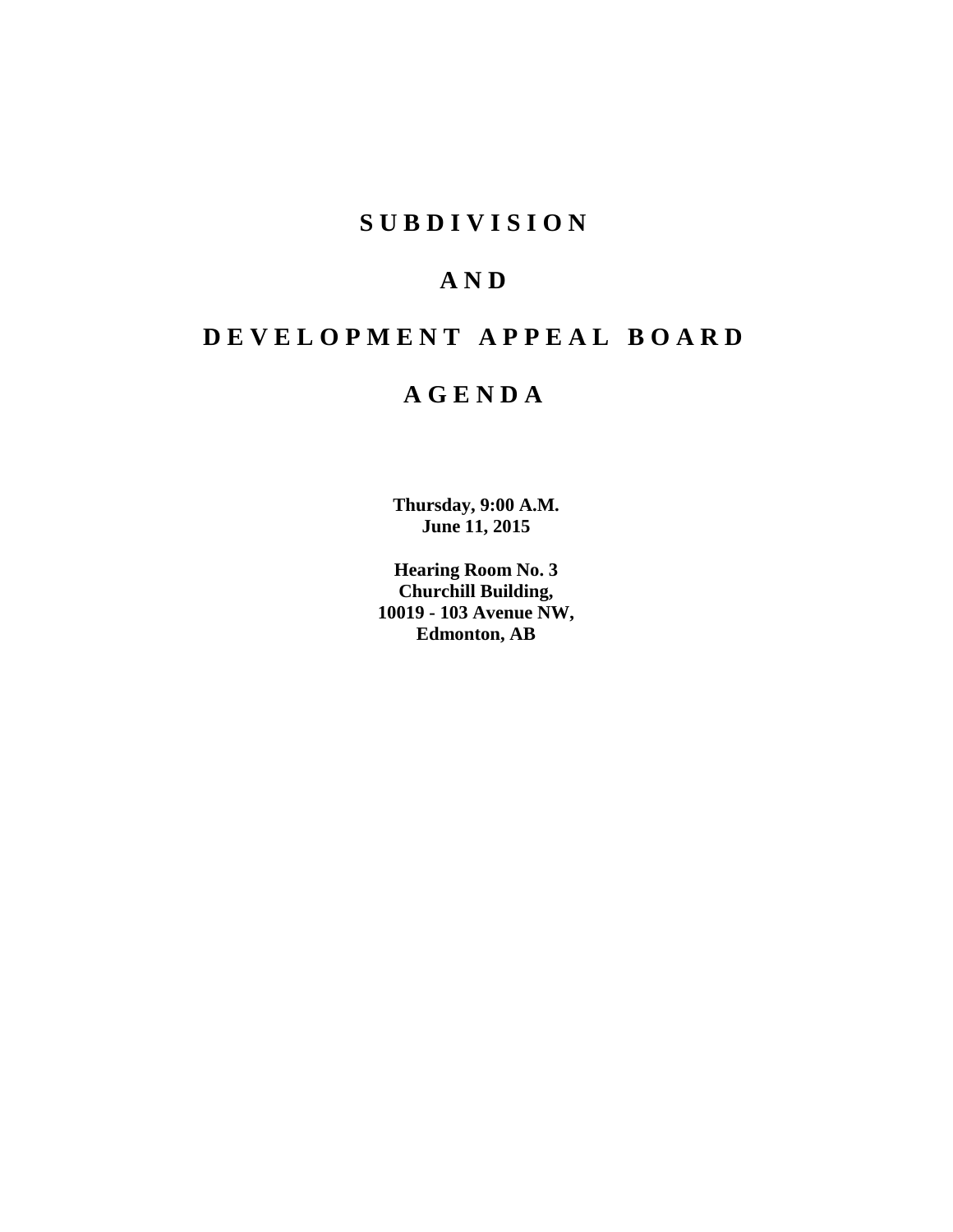## **SUBDIVISION AND DEVELOPMENT APPEAL BOARD HEARING ROOM NO. 3**

|                                      | 9:00 A.M.   | SDAB-D-15-120 | Convert a Single Detached House into a Child<br>Care Services Use (maximum 39 children) and<br>to construct interior alterations. |  |
|--------------------------------------|-------------|---------------|-----------------------------------------------------------------------------------------------------------------------------------|--|
|                                      |             |               | 8708 - Connors Road NW<br>Project No.: 168690480-001                                                                              |  |
| LUNCH BREAK: 12:00 P.M. TO 1:00 P.M. |             |               |                                                                                                                                   |  |
| П                                    | $1:00$ P.M. | SDAB-D-15-121 | Add Automotive and Equipment Repair Shops<br>to an existing General Industrial Use - Extreme<br>Exotic Auto Body Ltd.             |  |
|                                      |             |               | 8830 - Yellowhead Trail NW<br>Project No.: 171292611-001                                                                          |  |
|                                      | NOTE:       |               | Unless otherwise stated, all references to "Section numbers" refer to<br>the authority under the Edmonton Zoning Bylaw 12800.     |  |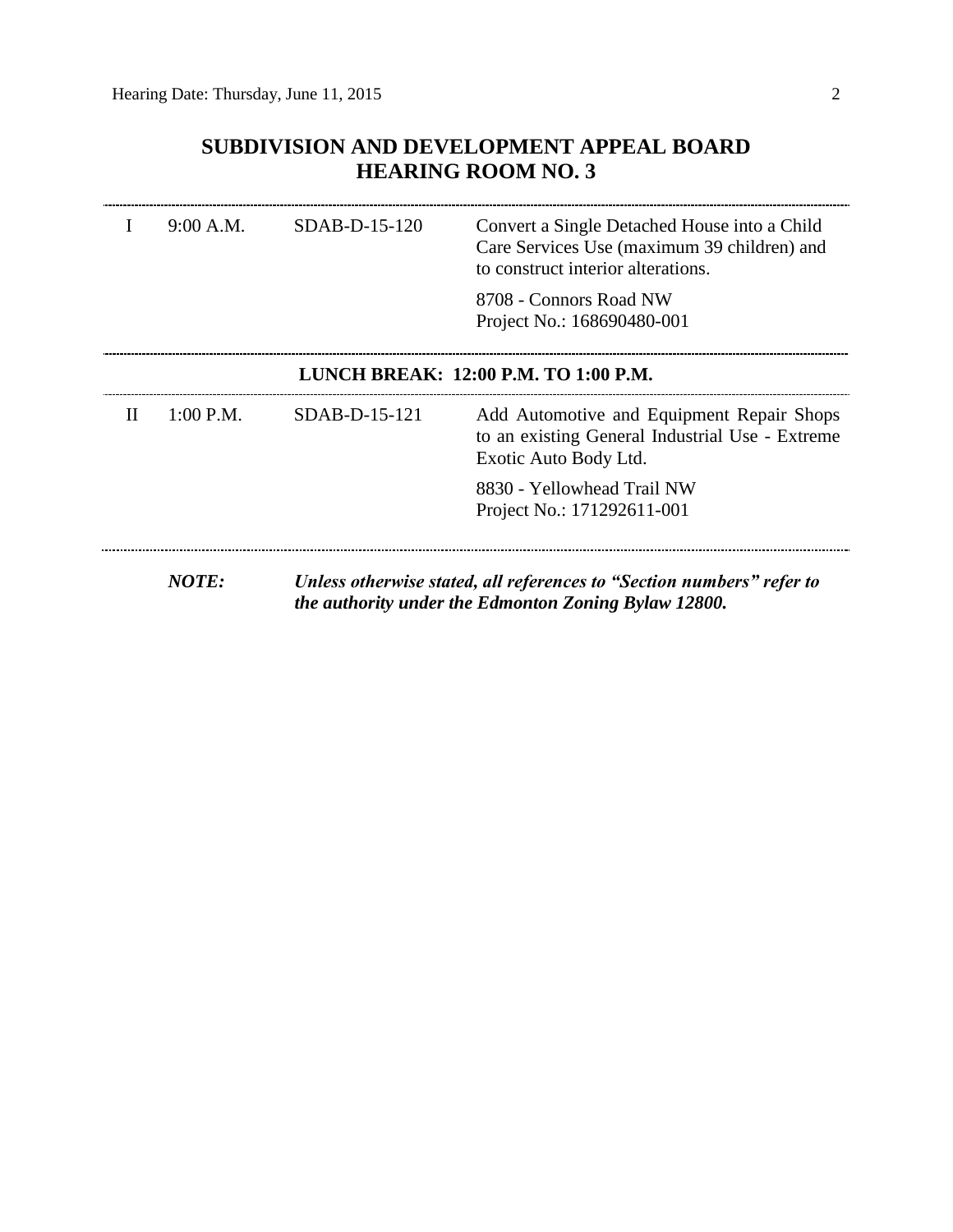#### **ITEM I: 9:00 A.M. FILE: SDAB-D-15-120**

#### AN APPEAL FROM THE DECISION OF THE DEVELOPMENT OFFICER BY AN ADJACENT PROPERTY OWNER

APPLICATION NO.: 168690480-001

APPLICATION TO: Convert a Single Detached House into a Child Care Services Use (maximum 39 children) and to construct interior alterations.

#### DECISION OF THE DEVELOPMENT AUTHORITY: Approved with Conditions

DECISION DATE: May 7, 2015

DATE OF APPEAL: May 12, 2015

NOTIFICATION PERIOD: May 12, 2015 through May 25, 2015

RESPONDENT:

MUNICIPAL DESCRIPTION OF SUBJECT PROPERTY: 8708 - Connors Road NW

STATUTORY PLAN: N/A

LEGAL DESCRIPTION: Plan 4000MC Blk 13 Lot 1

ZONE: RF3 Small Scale Infill Development Zone

OVERLAY: Mature Neighbourhood Overlay

#### DEVELOPMENT OFFICER'S DECISION

APPROVED - The proposed development is approved subject to the following conditions:

1) Access from the site to the Connors Road service road exists. Any modifications to the existing access requires the review and approval of Transportation Services.

#### TRANSPORTATION ADVISEMENTS:

a) Transportation Services does not have an objection to an on-street loading zone. For further information, the applicant must contact Brian Murphy (780-944-0040) of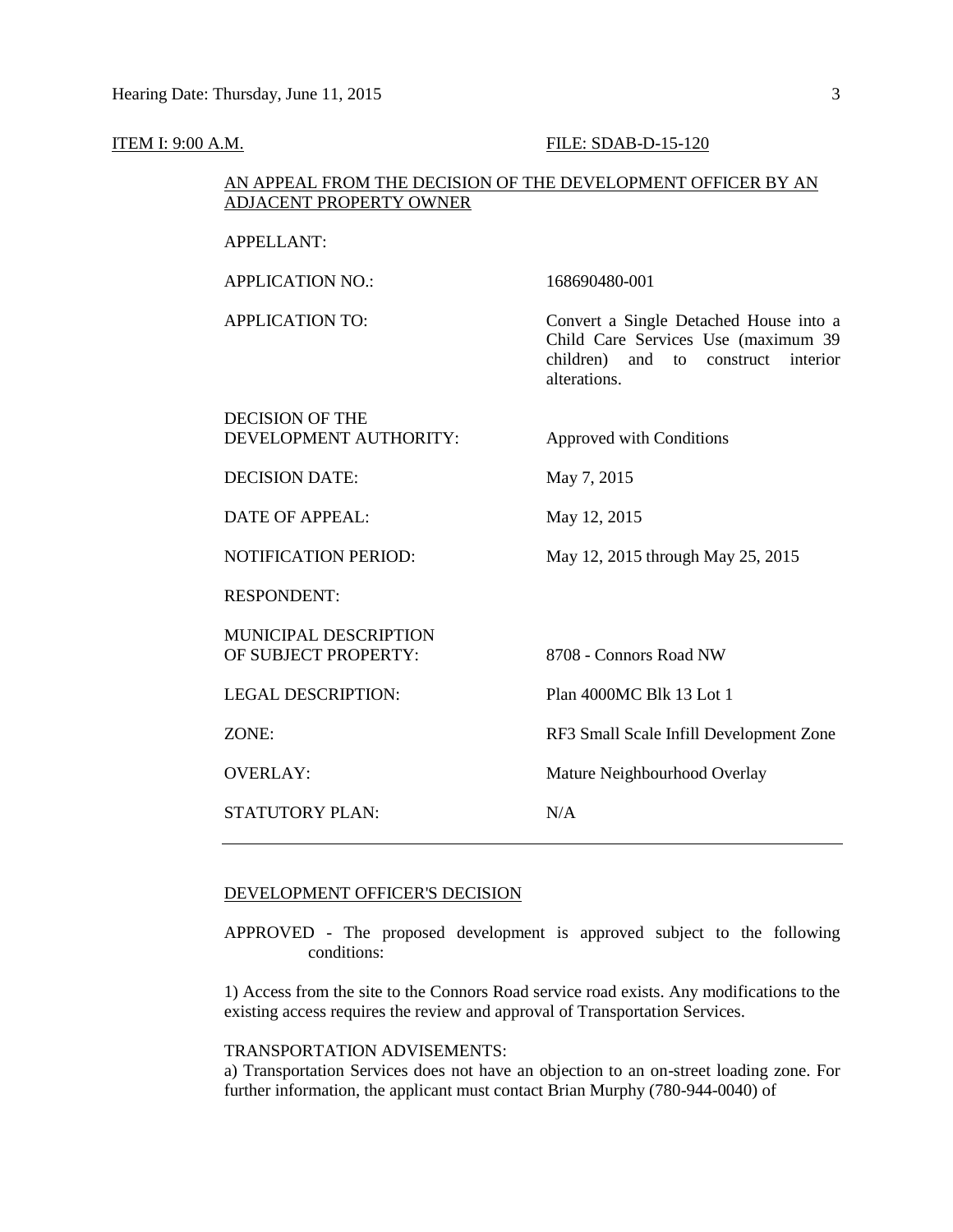Transportation Operations to coordinate this on-street operation. All associated costs will be borne by the applicant.

2) All outdoor trash collection areas shall be located and screened to the satisfaction of the Development Officer in accordance with Sections 55(4)  $\&$  (5).

3) No parking, loading, storage, trash collection, outdoor service or display areas shall be permitted within a required Yard and loading, storage, parking and trash collection areas shall be screened from view from any adjacent site and public roadway in accordance with Section 54 of the of the Edmonton Zoning Bylaw.

4) All access locations and curb crossings shall have the approval of the City Transportation and Streets Department prior to the start of construction in accordance with Section 53(1) of the Edmonton Zoning Bylaw.

5) The off-street parking, loading and unloading (including aisles or driveways) shall be hardsurfaced, curbed, drained and maintained in accordance to Section 54.6 of the Edmonton Zoning Bylaw.

6) Bicycle parking shall be provided in accordance to Section 54.3 and to the satisfaction of the Development Officer.

7) Any outdoor lighting for any development shall be located and arranged so that no direct rays of light are directed at any adjoining properties, or interfere with the effectiveness of any traffic control devices in accordance with Section 51 of the Edmonton Zoning Bylaw.

#### NOTES:

1) An approved Development Permit means that the proposed development has been reviewed only against the provisions of the Edmonton Zoning Bylaw. It does not remove obligations to conform with other legislation, bylaws or land title instruments such as the Municipal Government Act, the ERCB Directive 079, the Edmonton Safety Codes Permit Bylaw or any caveats, covenants or easements that might be attached to the Site.

2) The Development Permit shall not be valid unless and until the conditions of approval, save those of a continuing nature, have been fulfilled; and no notice of appeal from such approval has been served on the Subdivision and Development Appeal Board within the time period specified in subsection 21.1 (Ref. Section 17.1).

3) Signs require separate Development Applications.

4) The City of Edmonton does not conduct independent environmental checks of land within the City. If you are concerned about the suitability of this property for any purpose, you should conduct your own tests and reviews. The City of Edmonton, in issuing this Development Permit, makes no representations and offers no warranties as to the suitability of the property for any purpose or as to the presence or absence of any environmental contaminants on the property.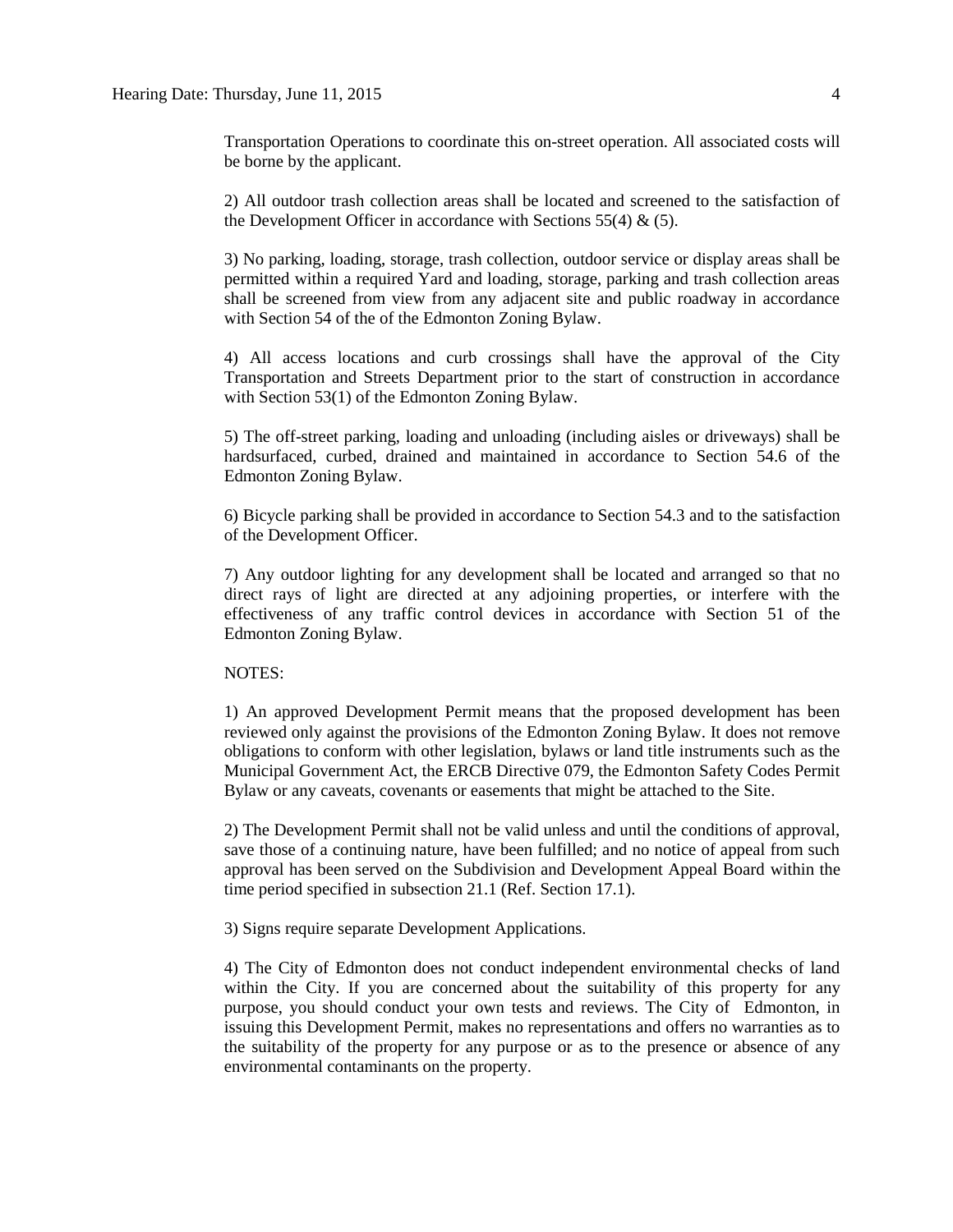5) A Building Permit is Required for any construction or change in use of a building. For a building permit, and prior to the Plans Examination review, you require construction drawings and the payment of fees. Please contact the 311 Call Centre for further information.

6) This Development Permit is not a Business License. A separate application must be made for a Business License.

#### **VARIANCE:**

Sections 54.2, Schedule 1 and 80(6) relaxed - To reduce the number of required vehicular and drop-off parking spaces from 9 to 2 (7 spaces).

Note: A variance was granted for this Development Permit pursuant to Sections 11.3 and 11.4. Subject to the right of appeal the permit is NOT VALID until the required Notification Period expires (date noted below) in accordance with Sections 21.1 and 17.1.

#### APPELLANT'S SUBMISSION

The property in question does not have adequate parking for the business in question. The 2 existing parking stalls (as opposed to the 9 normally required) will not even be enough for the staff, let alone drop off for 39 children daily. The neighbourhood already has serious parking challenges, with 2 churches on the block (and the church traffic is NOT Sunday only). The neighbourhood is also undergoing years of road construction, between sewer upgrades, neighbourhood refurbishment and LRT installation, so street parking will be hampered for years to come.

Also, with the location of this house for a daycare, I strongly suspect that parents will want to leave their car parked all day in the neighbourhood and just hop on the bus/LRT to go downtown to work. This could easily mean an extra 30 cars parked on the street all day every day.

To all of this, consider the extra traffic and parking we already deal with every year during the Folk Festival.

This property in question is a HOUSE, not a commercial building. We do not have room in this neighbourhood for a HOUSE to operate as a commercial venture and have parking for the parents of 39 children coming and going, plus the staff to care for them.

Really, this should have been considered before the development permit was granted. Why should they be allowed to operate with only two parking stalls?

#### SUBDIVISION AND DEVELOPMENT APPEAL BOARD OFFICER'S COMMENTS

**Child Care Services** is a Discretionary Use in the RF3 Small Scale Infill Development Zone, Section 140.3(2).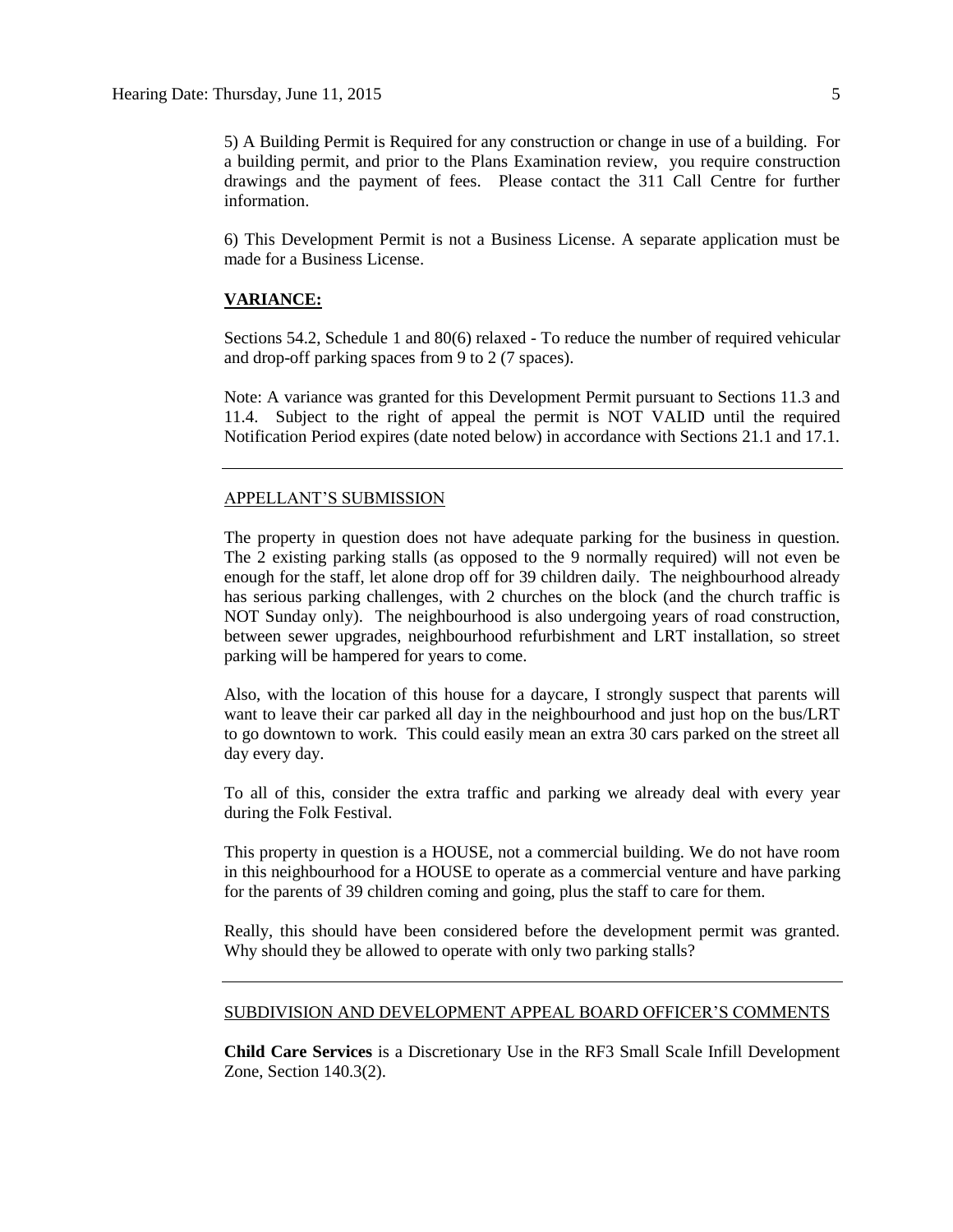Under Section 7.8(2), **Child Care Services** means a development intended to provide care, educational activities and supervision for groups of seven or more children under 13 years of age during the day or evening, but does not generally include overnight accommodation. This Use Class typically includes daycare centres; out-of-school care centres; preschools; and dayhomes (providing child care within the care provider's residence).

This application was approved by the Development Officer subject to conditions.

Pursuant to Section 11.3 and 11.4 and subject to the right of appeal to the Subdivision and Development Appeal Board, Section 21.1, the Development Officer granted the following variance:

Section 80(6) states parking shall be provided according to the regulations outlined in Schedule 1 to Section 54 of this Bylaw. In addition, drop-off parking shall be provided as follows:

- a. a separate on-site drop-off area shall be provided at the rate of 2 drop-off spaces for up to 10 children, plus 1 additional space for every 10 additional children;
- b. each drop-off space shall be a minimum of 2.6 metres in width and a minimum of 5.5 metres in length; and
- c. the drop-off area shall be located within 60.0 metres from the main entrance of the Child Care Service facility.

Section 54.2, Schedule 1(A)(31) states the minimum number of parking spaces or Garage spaces required for Child Care Services is 1 parking space for the first 2 employees, plus 0.5 spaces per additional employee.

Except:

a. Dayhomes (providing care of 7 or more children within the residence of the child care provider):

1 parking space per non-resident employee, in addition to parking required for Primary Dwelling.

Where a Front Yard driveway provides access to a parking space that is not within the Front Yard, the Development Officer may consider this driveway as the provision of a second car parking space that is in tandem.

### **The Development Officer determined the proposed development requires total of 9 vehicular and drop-off parking spaces. The proposed development provides 2 vehicular and drop-off parking spaces, and a relaxation of 7 spaces was granted.**

The decision of approval by the Development Officer has been appealed by an adjacent property owner located at 8727 - Connors Road.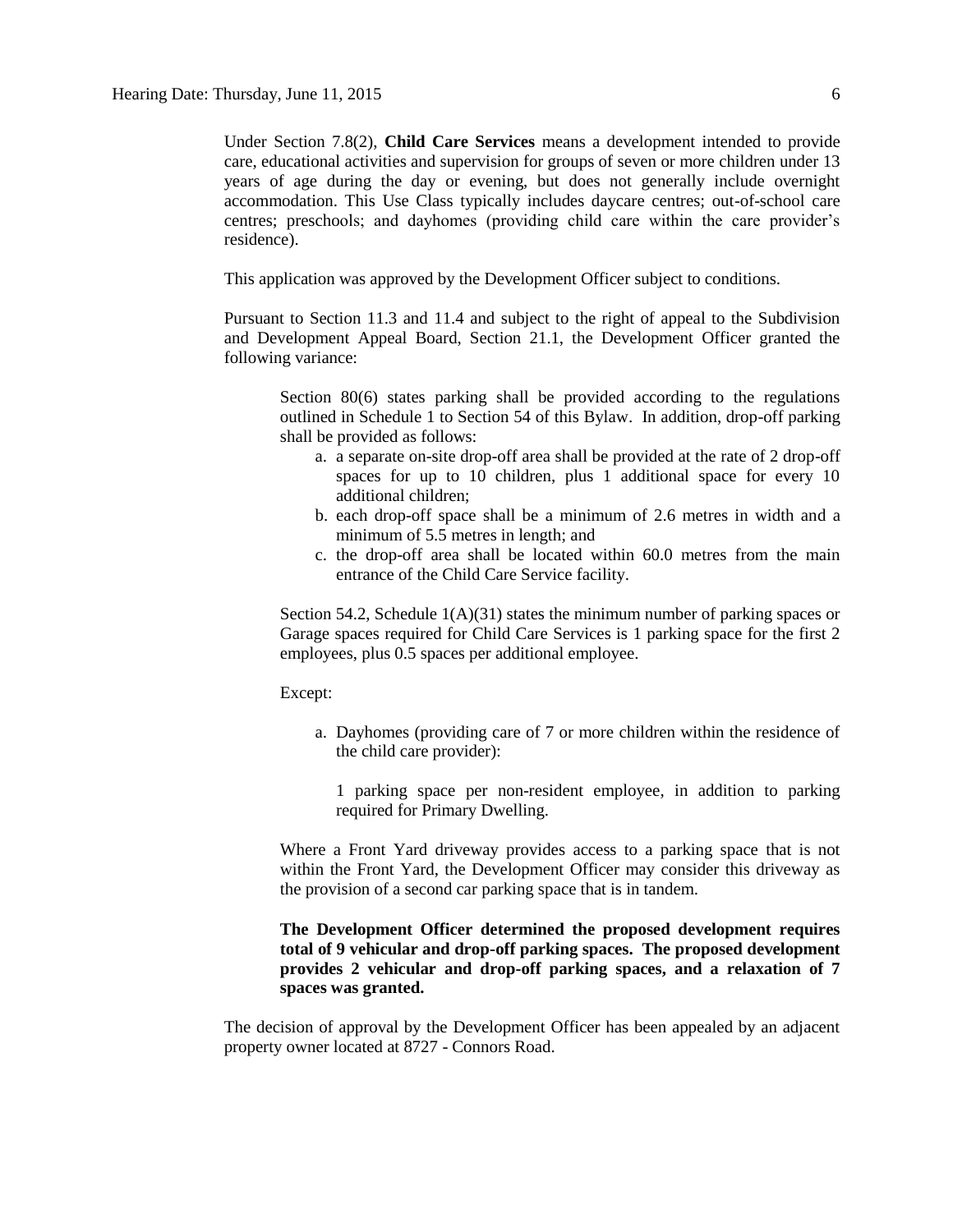Section 80 states [Child Care Services](javascript:void(0);) shall comply with the following regulations:

- 1. in all low density Residential Zones the Development Officer shall, when making a decision on the suitability of the Child Care Service for the location proposed, give preference to those facilities that are located:
	- a. abutting a collector or arterial road,
	- b. on a corner Site,
	- c. adjacent to or in community facilities such as a school, park, church or community centre; or
	- d. adjacent to commercial areas or multi-family development;
- 2. …
- 3. a Child Care Service in any Residential Zone shall not change the principal character or external appearance of the Dwelling in which it is located. If a new building is constructed, it must retain the character of a residential Dwelling. Any associated signage on the Dwelling must not detract from the residential character of the neighbourhood;
- 4. …
- 5. no portion of a Child Care Service Use, including the building or bay of building and, where provided, on-site outdoor play space, shall be located within 50.0 metres of a Major or Minor Service Station or a Gas Bar. This distance shall be measured from the pump island, fill pipes, vent pipes, or service station or gas bar building, depending on whichever is closest to the child care facility;
- 6. …
- 7. exterior lighting of the facility shall provide for a well lit environment;
- 8. where on-site outdoor play space is provided, pursuant to the Provincial *Child Care Licensing Regulation*, it shall comply with the following regulations:
	- a. noisy, noxious or hazardous adjacent Uses such as, but not limited to, loading/unloading areas, garbage bins, large parking lots, arterial roads, passenger drop-off areas, rail lines, Light Rail Transit lines or storm water lakes should either be avoided or their effects mitigated through landscaping, buffering, fencing, or other means;
	- b. outdoor play space shall be located at ground level. If no reasonable opportunity exists for at grade outdoor play space, the Development Officer may approve an above grade outdoor play space provided that the following conditions are met:
		- i. secure perimeter fencing is provided that is at least 1.83 metres in height and is located a reasonable distance from the edge of the building;
		- ii. roof top mechanical equipment is located a reasonable distance away from the play space to avoid sources of noise and fumes unless the mechanical equipment is designed so that it does not create adverse effects related to noise and fumes and can be integrated into the play area;
	- c. outdoor play space shall be securely enclosed on all sides with the exception of developments proposed on zoned Sites US and AP where existing play fields are proposed as outdoor play space;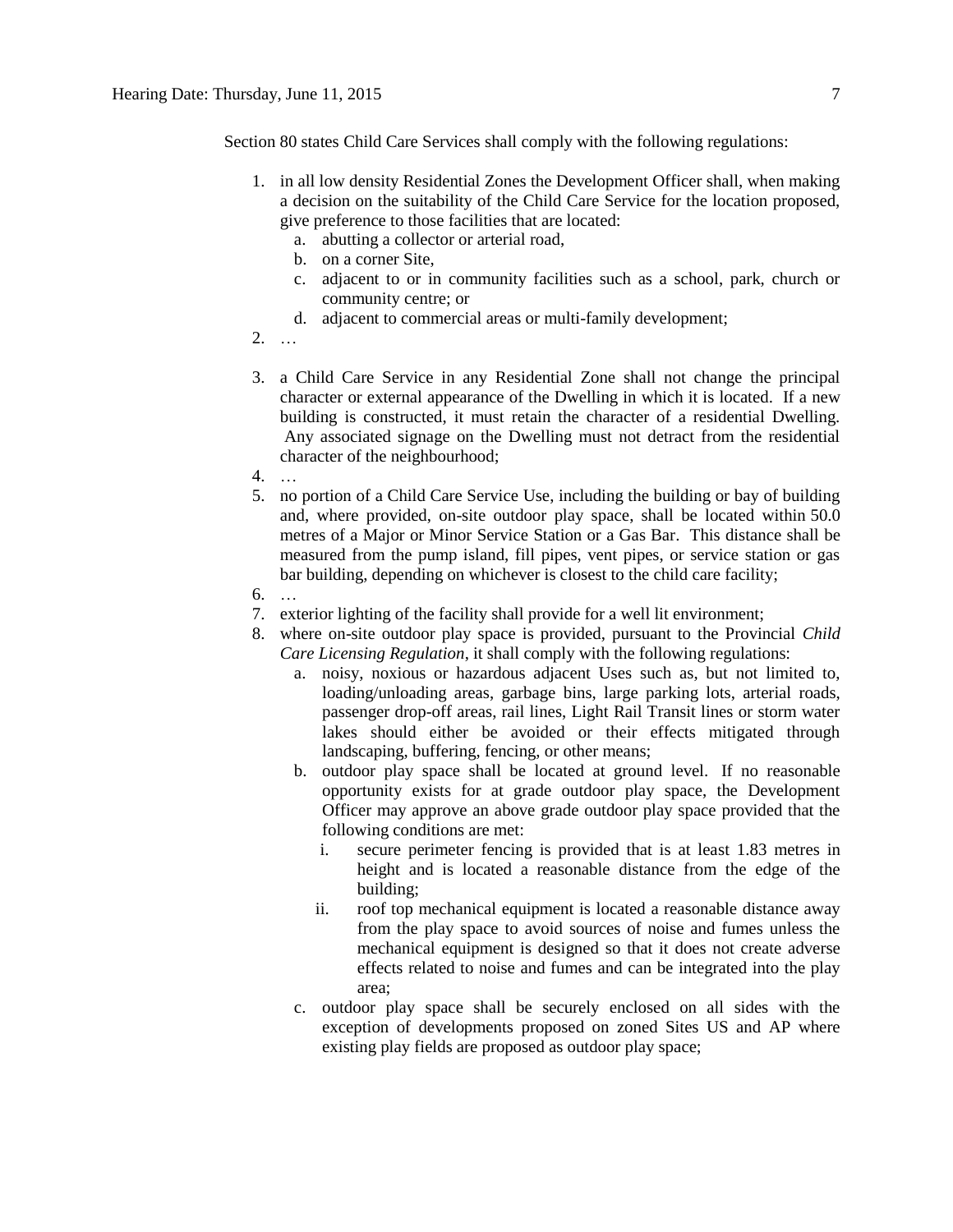- d. in a Residential Zone, outdoor play space may be allowed in any Yard, providing it is designed to limit any interference with other Uses, or the peaceful enjoyment of the properties of nearby residents, through fencing, landscaping, buffering and the placement of fixed play equipment; and
- e. …
- 9. all Development Permit applications for Child Care Services shall include: plans that show all elevations; floor plans that show indoor play and rest areas, including the location of windows; a Site plan that shows the required on-site parking, drop-off facilities, and, where provided, on-site outdoor play areas, including the location and type of fixed play equipment, as well as fencing, landscaping and any buffering to be provided.

Section 814.1 states the purpose of the Mature Neighbourhood Overlay is to ensure that new low density development in Edmonton's mature residential neighbourhoods is sensitive in scale to existing development, maintains the traditional character and pedestrian-friendly design of the streetscape, ensures privacy and sunlight penetration on adjacent properties and provides opportunity for discussion between applicants and neighbouring affected parties when a development proposes to vary the Overlay regulations.

Section 140.1 states the purpose of the RF3 Small Scale Infill Development Zone is to provide for Single Detached Housing and Semi-detached Housing while allowing smallscale conversion and infill redevelopment to buildings containing up to four Dwellings, and including Secondary Suites under certain conditions.

Included in the Development Officer's plans is a Memorandum dated April 30, 2015 from Amanda Gelinas, Senior Transportation Engineer, Sustainable Transportation, Transportation Planning Branch which indicates that Transportation Services has reviewed the development application and has attached a condition and advisements if approved. **A copy of the Memorandum from Transportation Services is on file.**

#### NOTICE TO APPLICANT/APPELLANT

Provincial legislation requires that the Subdivision and Development Appeal Board issue its official decision in writing within fifteen days of the conclusion of the hearing. Bylaw No. 11136 requires that a verbal announcement of the Board's decision shall be made at the conclusion of the hearing of an appeal, but the verbal decision is not final nor binding on the Board until the decision has been given in writing in accordance with the Municipal Government Act.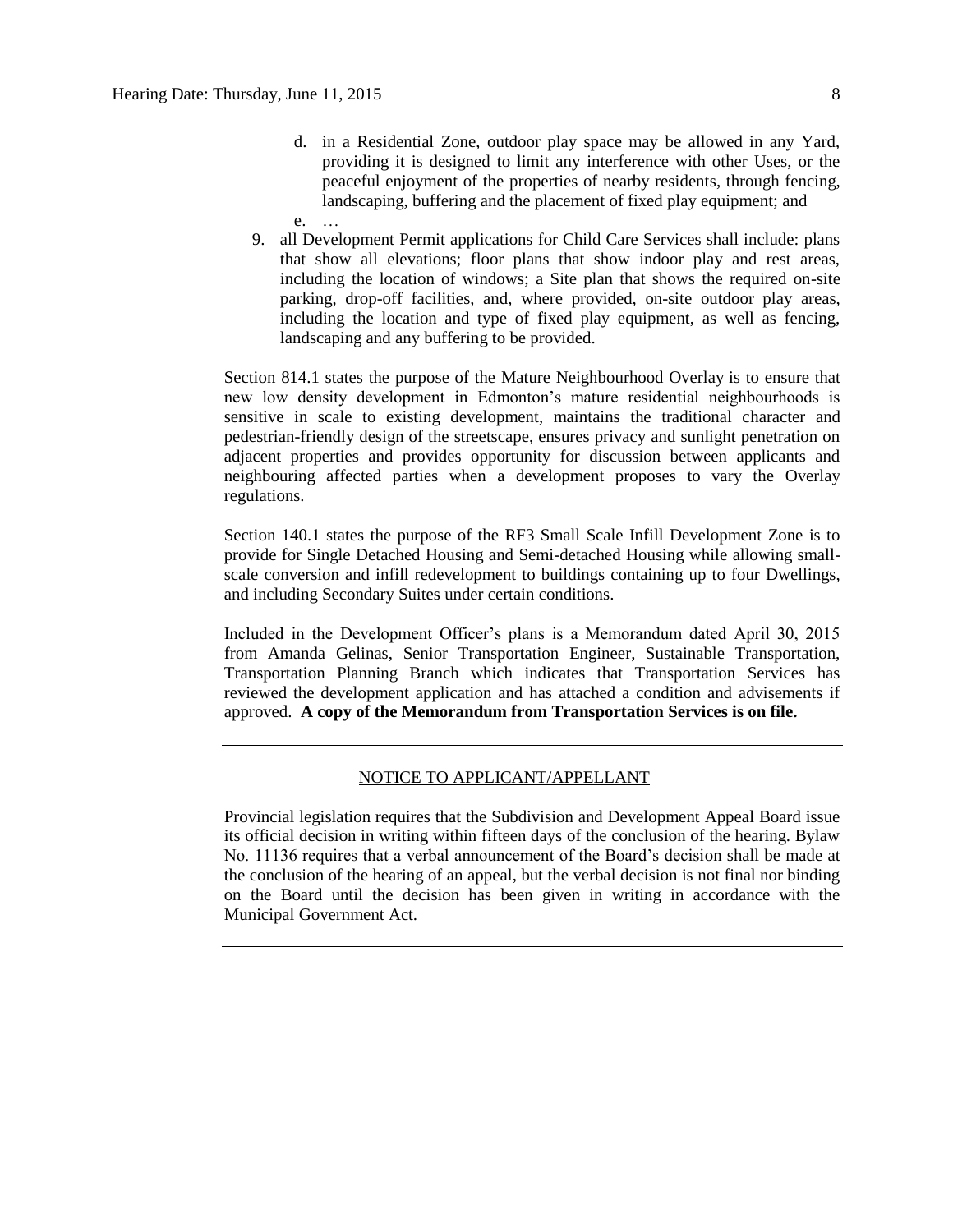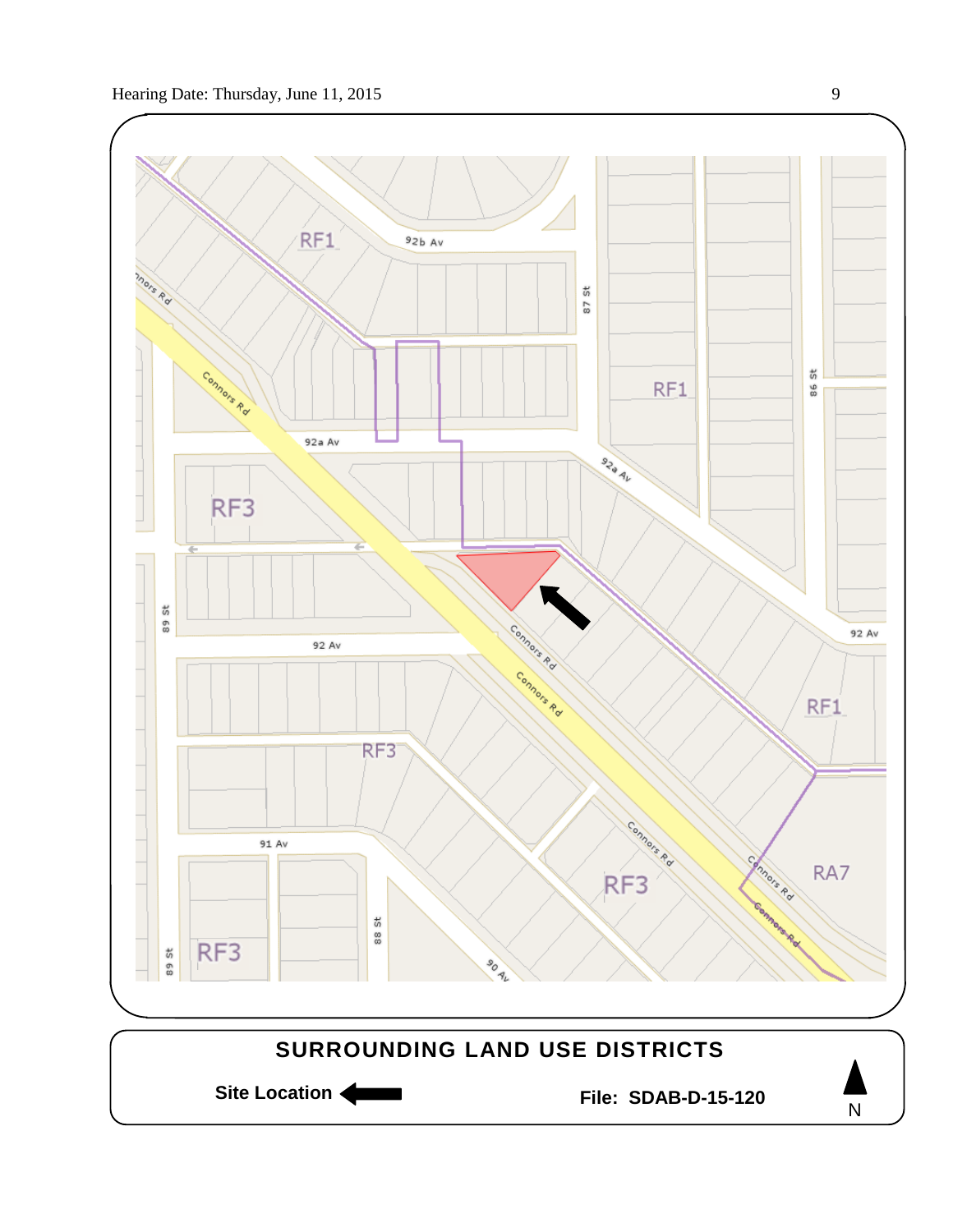#### **ITEM II: 1:00 P.M. FILE: SDAB-D-15-121**

#### AN APPEAL FROM THE DECISION OF THE DEVELOPMENT OFFICER BY AN ADJACENT PROPERTY OWNER

| APPELLANT: |
|------------|
|------------|

APPLICATION NO.: 171292611-001

APPLICATION TO: Add Automotive and Equipment Repair

DECISION OF THE DEVELOPMENT AUTHORITY: Approved with Conditions

Shops to an existing General Industrial Use - Extreme Exotic Auto Body Ltd.

DECISION DATE: May 6, 2015

DATE OF APPEAL: May 19, 2015

NOTIFICATION PERIOD: May 6, 2015 through May 20, 2015

RESPONDENT:

MUNICIPAL DESCRIPTION OF SUBJECT PROPERTY: 8830 - Yellowhead Trail NW

OVERLAY: N/A

LEGAL DESCRIPTION: Plan 4207KS Blk 50 Lot 1

ZONE: IM Medium Industrial Zone

STATUTORY PLAN: Yellowhead Corridor Area Structure Plan

#### DEVELOPMENT OFFICER'S DECISION

APPROVED - The proposed development is approved subject to the following conditions:

NOTES :

1) This Development Permit is not a Business Licence. A separate application must be made for a Business Licence.

2) Signs require separate Development Applications.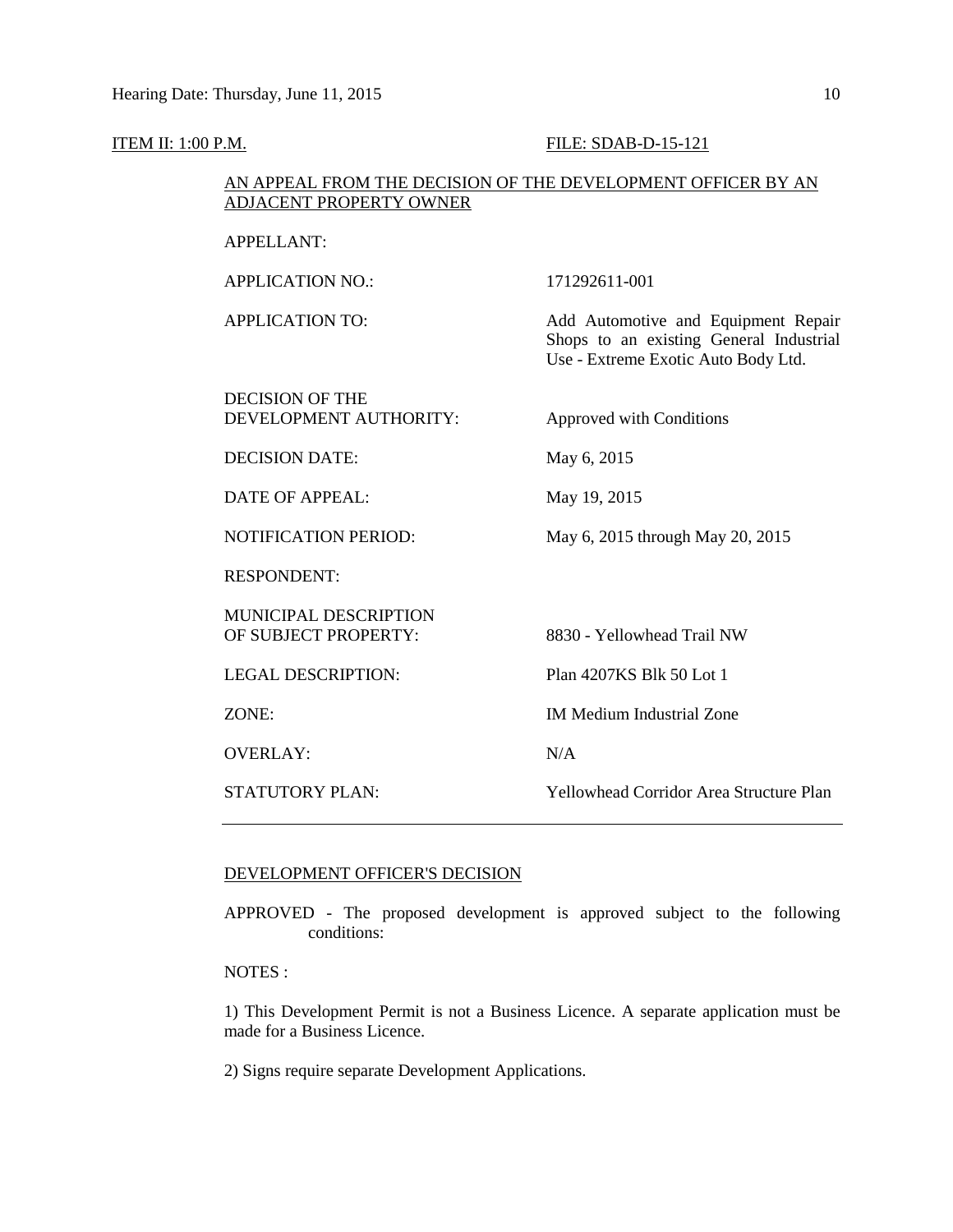#### Hearing Date: Thursday, June 11, 2015 11 and the state of the state of the state of the state of the state of the state of the state of the state of the state of the state of the state of the state of the state of the stat

3) A Building Permit is Required for any construction or change in use of a building. For a building permit, and prior to the Plans Examination review, you require construction drawings and the payment of fees. Please contact the 311 Call Centre for further information.

4) The City of Edmonton does not conduct independent environmental checks of land within the City. If you are concerned about the suitability of this property for any purpose, you should conduct your own tests and reviews. The City of Edmonton, in issuing this Development Permit, makes no representations and offers no warranties as to the suitability of the property for any purpose or as to the presence or absence of any environmental contaminants on the property.

5) An approved Development Permit means that the proposed development has been reviewed only against the provisions of the Edmonton Zoning Bylaw. It does not remove obligations to conform with other legislation, bylaws or land title instruments such as the Municipal Government Act, the ERCB Directive 079, the Edmonton Safety Codes Permit Bylaw or any caveats, covenants or easements that might be attached to the Site

6) Subject to the right of appeal the permit is NOT VALID until the required Notification Period expires (date noted below in accordance with Section 21.1 and 17.1)

#### APPELLANT'S SUBMISSION

We are a Food Manufacturing facility right next door. The applying company is using heavy paints that are causing the fumes to enter our front offices and being pulled into our actual manufacturing facility. We have been in operation at this location since 2001, and are regulated and inspected by the Canadian Food Inspection Agency. We have proper Make up Air and exhaust systems to prevent exterior contaminates into our facility, but with the paints and seals being used the fumes are so strong that everything closed up still causes the strong smells into our facility, potentially causing safety risks to our food products and employees.

### SUBDIVISION AND DEVELOPMENT APPEAL BOARD OFFICER'S COMMENTS

**General Industrial Uses** is a Permitted Use in the IM Medium Industrial Zone, Section 420.2(5).

**Automotive and Equipment Repair Shops** is a Discretionary Use in the IM Medium Industrial Zone, Section 420.3(2).

Under Section 7.5(2), **General Industrial Uses** means development used principally for one or more of the following activities:

- a. the processing of raw materials;
- b. the making, manufacturing or assembling of semi-finished or finished goods, products or equipment;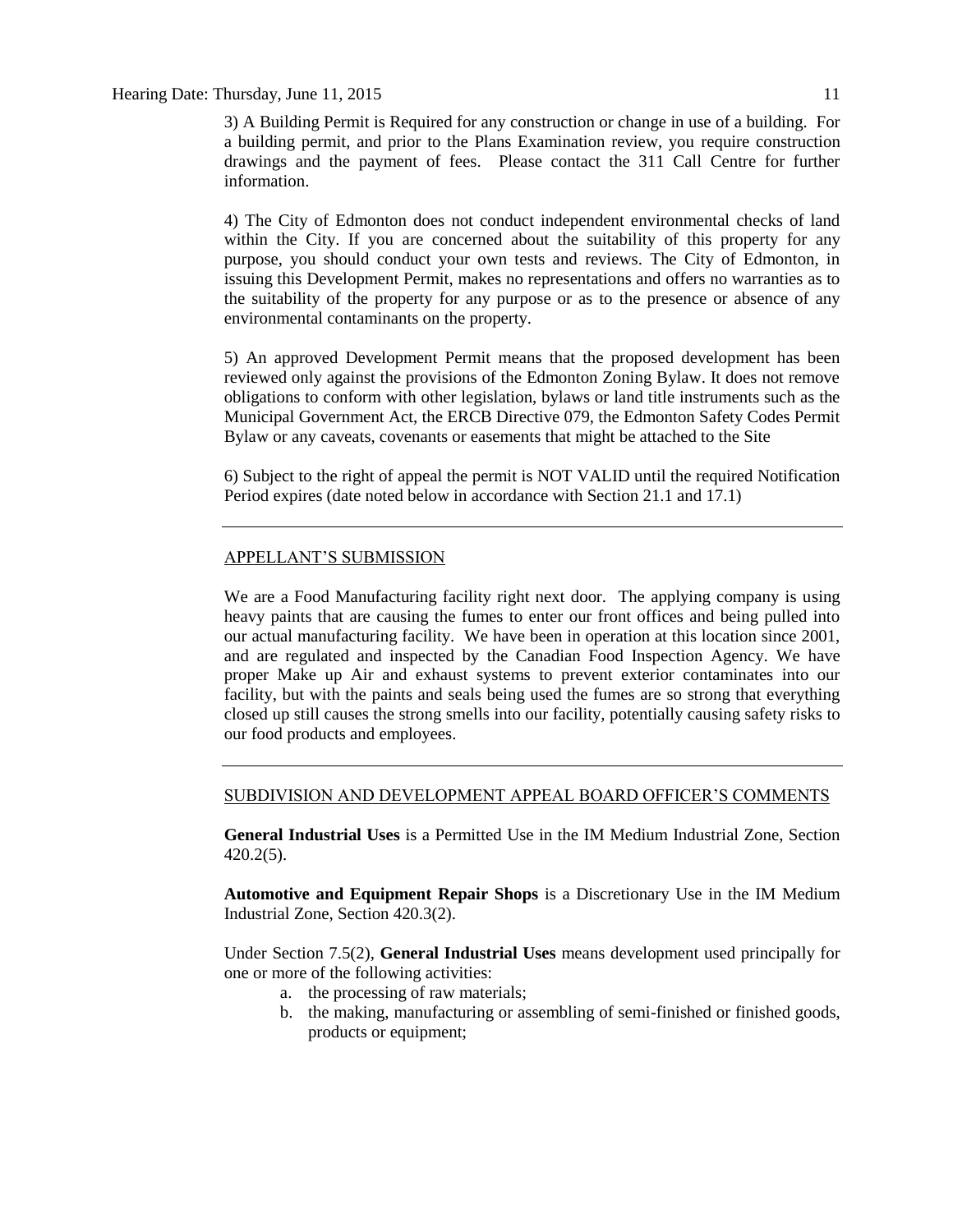- c. the cleaning, servicing, repairing or testing of materials, goods and equipment normally associated with industrial or commercial businesses or cleaning, servicing and repair operations to goods and equipment associated with personal or household use, where such operations have impacts that would make them incompatible in Non-industrial Zones;
- d. the storage or transshipping of materials, goods and equipment;
- e. the distribution and sale of materials, goods and equipment to institutions or industrial and commercial businesses for their direct use or to General Retail Stores or other sales Use Classes defined in this Bylaw for resale to individual customers; or
- f. the training of personnel in general industrial operations.

This Use Class includes vehicle body repair and paint shops. This Use Class does not include Major Impact Utility Services and Minor Impact Utility Services or the preparation of food and beverages for direct sale to the public.

Under Section 7.4(4), **Automotive and Equipment Repair Shops** means development used for the servicing and mechanical repair of automobiles, motorcycles, snowmobiles and similar vehicles or the sale, installation or servicing of related accessories and parts. This Use Class includes transmission shops, muffler shops, tire shops, automotive glass shops, and upholstery shops. This Use Class does not include body repair and paint shops.

This application was approved by the Development Officer with conditions.

The decision of approval by the Development Officer has been appealed by an adjacent property owner located immediately north at 12525 - 89 Street.

Section 420.1 states the purpose of this Zone is to provide for manufacturing, processing, assembly, distribution, service and repair Uses that carry out a portion of their operation outdoors or require outdoor storage areas. Any nuisance associated with such Uses should not generally extend beyond the boundaries of the Site. This Zone should normally be applied on the interior of industrial areas adjacent to collector and local industrial public roadways such that Uses are separated from any adjacent residential areas by a higher quality Industrial or Commercial Zone.

## NOTICE TO APPLICANT/APPELLANT

Provincial legislation requires that the Subdivision and Development Appeal Board issue its official decision in writing within fifteen days of the conclusion of the hearing. Bylaw No. 11136 requires that a verbal announcement of the Board's decision shall be made at the conclusion of the hearing of an appeal, but the verbal decision is not final nor binding on the Board until the decision has been given in writing in accordance with the Municipal Government Act.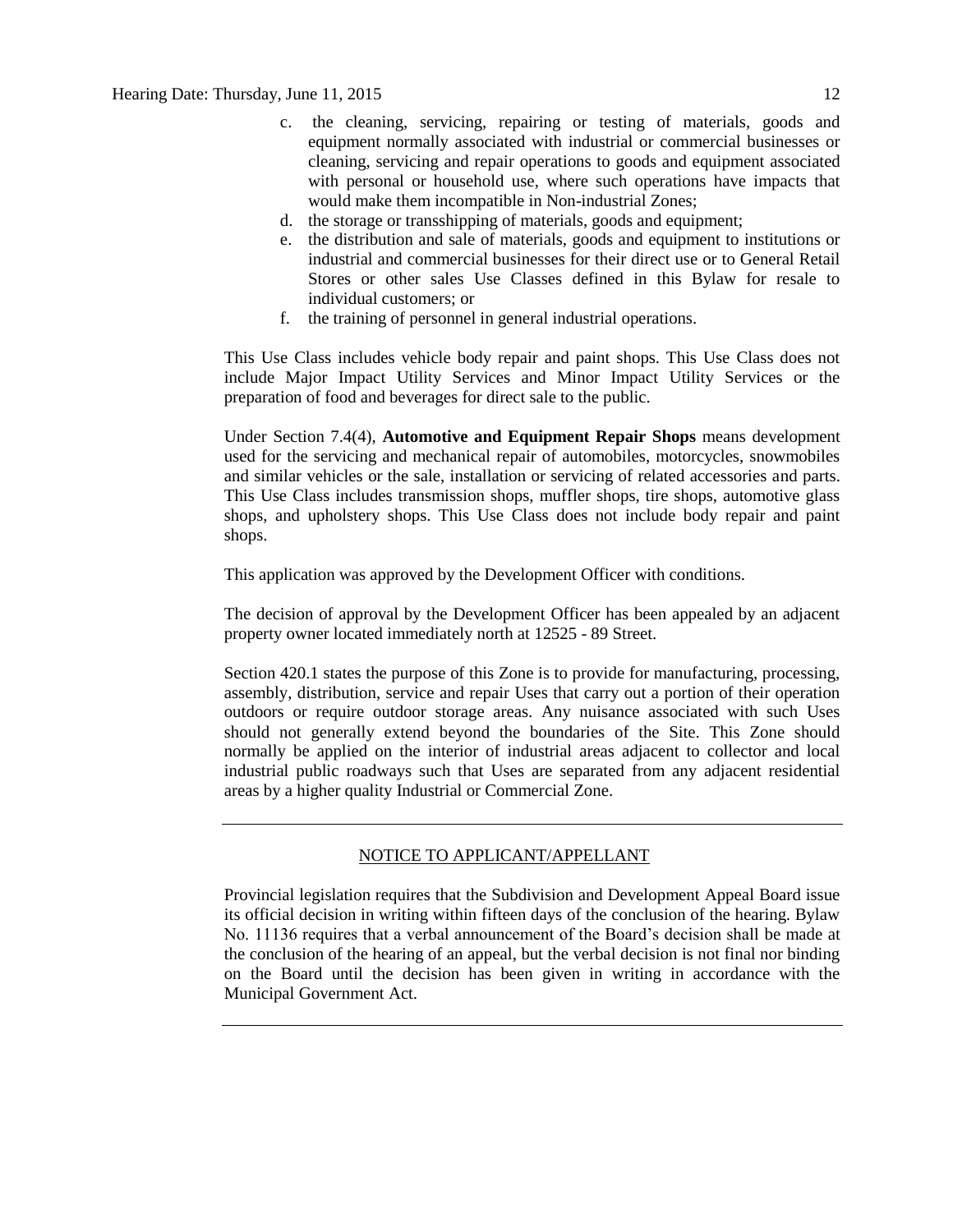